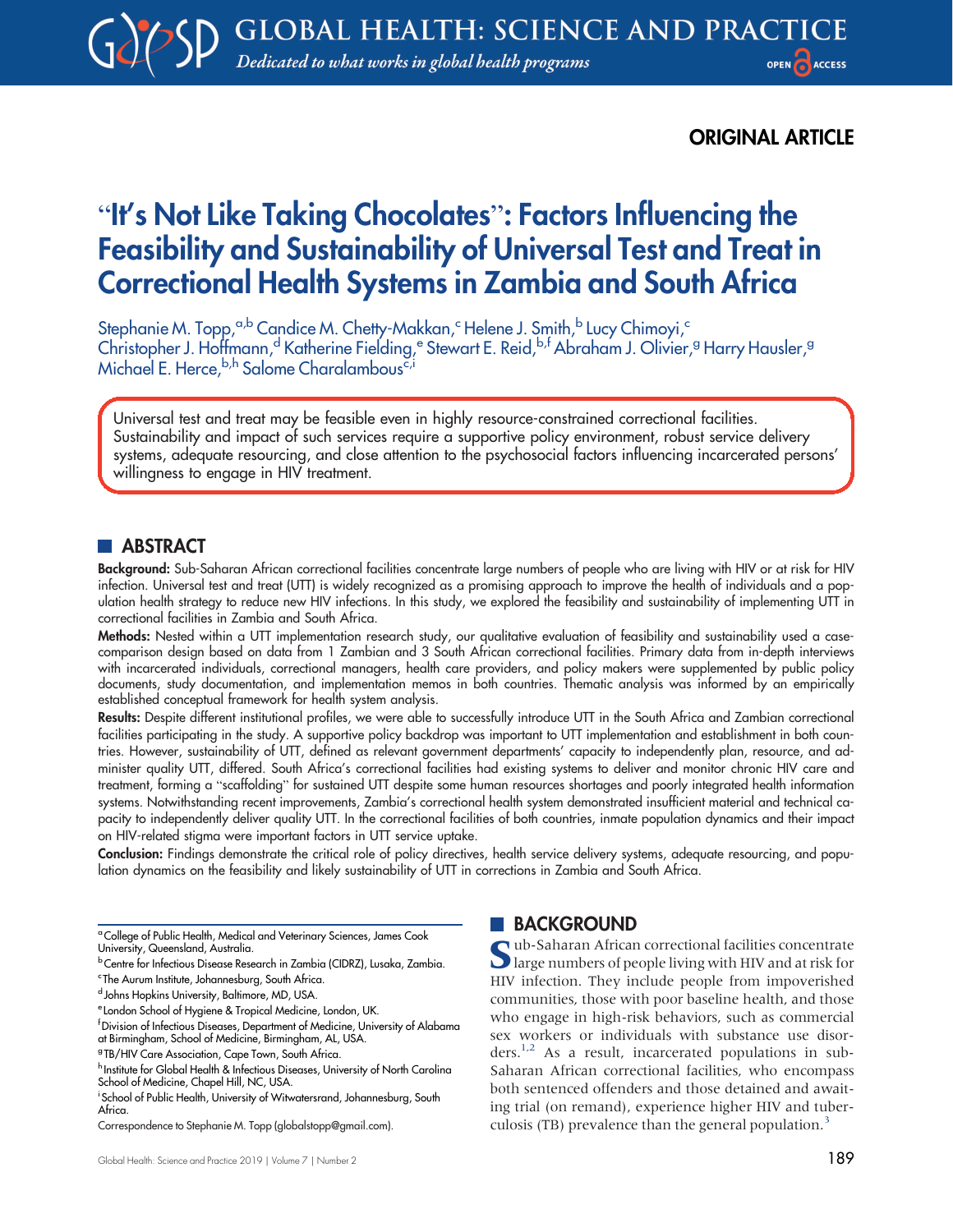Studies from Zambia and South Africa, 2 countries among those having the largest correctional populations and generalized HIV epidemics in Southern Africa, have reported HIV prevalence among incarcerated persons between 12.5% and 27.4% (Zambia) and between 7.2% and 18.9% (South Africa), and TB prevalence of 0.34% to 7.6% (Zambia) and 0.71% to 3.6% (South Africa). $3$  The right to health obligates governments to provide health care to incarcerated people. To effectively prevent, treat, and care for HIV among incarcerated people, services must be tai-lored to their unique needs and HIV risk profile.<sup>[4](#page-12-3)</sup> Such efforts are necessary both because the demographic characteristics of and disease burden faced by incarcerated populations differ from those of the general population in the community and because the operational environment of correctional facilities are particular.<sup>[1](#page-12-0)[,3,](#page-12-2)[4](#page-12-3)</sup>

Universal test and treat (UTT) is widely recognized as a promising approach to improve the health of individuals living with HIV and a population health strategy to reduce the incidence of new HIV infection.<sup>5</sup> The benefits of early treatment have been demonstrated in various clinical trials documenting reduced risk of HIV transmission when viral load is suppressed, and reductions in HIV incidence with increasing population-level antiretroviral therapy (ART) coverage. $6-8$  $6-8$  Proponents of UTT have also highlighted the potential for a scaled-up approach to reduce the many barriers faced by people living with HIV to starting ART, and World Health Organization guidelines now recommend immediate ART initiation for all peo-ple living with HIV globally.<sup>[9,](#page-12-7)[10](#page-12-8)</sup> Yet little is known about barriers to or facilitators of establishing and maintaining UTT in nontraditional programmatic settings such as correctional facilities.

We aimed to qualitatively explore the feasibility and sustainability of UTT within correctional facilities.

With the aim of delivering a UTT intervention to incarcerated individuals in correctional health systems, we conducted the Treatment as Prevention (TasP) study in 3 correctional facilities in South Africa and 1 correctional facility in Zambia. Given the lack of evidence to date regarding UTT in correctional systems anywhere, a defined aim at the outset was to qualitatively explore the feasibility and compare the challenges to sustainability of this intervention within correctional facilities in 2 correctional systems.



#### **Setting**

Zambia has a network of 88 correctional facilities (some male only, some co-joined male/female)

including several large maximum and medium security sites and a host of smaller district and farm prisons with a total official capacity of  $6,100$ .<sup>[11](#page-12-9)</sup> Occupancy levels are high. In 2018, the Zambia prison population was estimated to be  $25,000$ ,<sup>[12](#page-12-10)</sup> representing a 34% increase since 2015 and an occupancy rate of  $300\%$  $300\%$ .<sup>3</sup> The facility in which the current study was located is a medium-security facility in Zambia's capital city, Lusaka, and houses both convicted and "on-remand" individuals. It has a co-joined male and female wing, and at the time of study, it housed approximately 1,241 male and 129 female incarcerated persons, indicating an occupancy rate of over  $300\%$ .<sup>[11](#page-12-9)</sup> Administrative responsibility for corrections falls to the Zambia Correctional Service (ZCS) within the Ministry of Home Affairs.

South Africa has a network for some 243 correctional facilities ranging from maximum security to Community Corrections sites. South Africa's correctional system serves a population of over 158,000 incarcerated people.<sup>12</sup> It has the 12th highest incarcerated population in the world, with an occupancy rate of [13](#page-12-11)5%.<sup>13[,14](#page-12-12)</sup> Correctional facilities are administrated by a dedicated government ministry, the Department of Correctional Services. The South African sites in this study included 3 correctional facilities with 8 units. The Johannesburg Correctional Facility included 1 male maximum, 1 male medium, and 1 female unit, for a total population of 9,171. In Breede Valley, Branvlei Correctional Facility had 1 male maximum, 1 male medium, and 1 youth (ages 18–22) unit, and Worcester Correctional Facility had 1 female and 1 male maximum unit, for a combined total population of 4,173.

#### **Objectives**

In this nested qualitative study, we aimed to (1) critically examine and compare feasibility of establishing UTT within the Zambian and South African correction health systems, and (2) draw out and compare aspects of both the intervention and the different correctional health system contexts likely to support or inhibit sustainability of UTT in the future.

#### Conceptual Framework

This study was designed with the understanding that health systems are complex, meaning their function and performance are determined by the dynamic interactions between health system "hardware" and health system "software," respec-tively.<sup>[15](#page-12-13)</sup> Drawing on the work of Sheikh and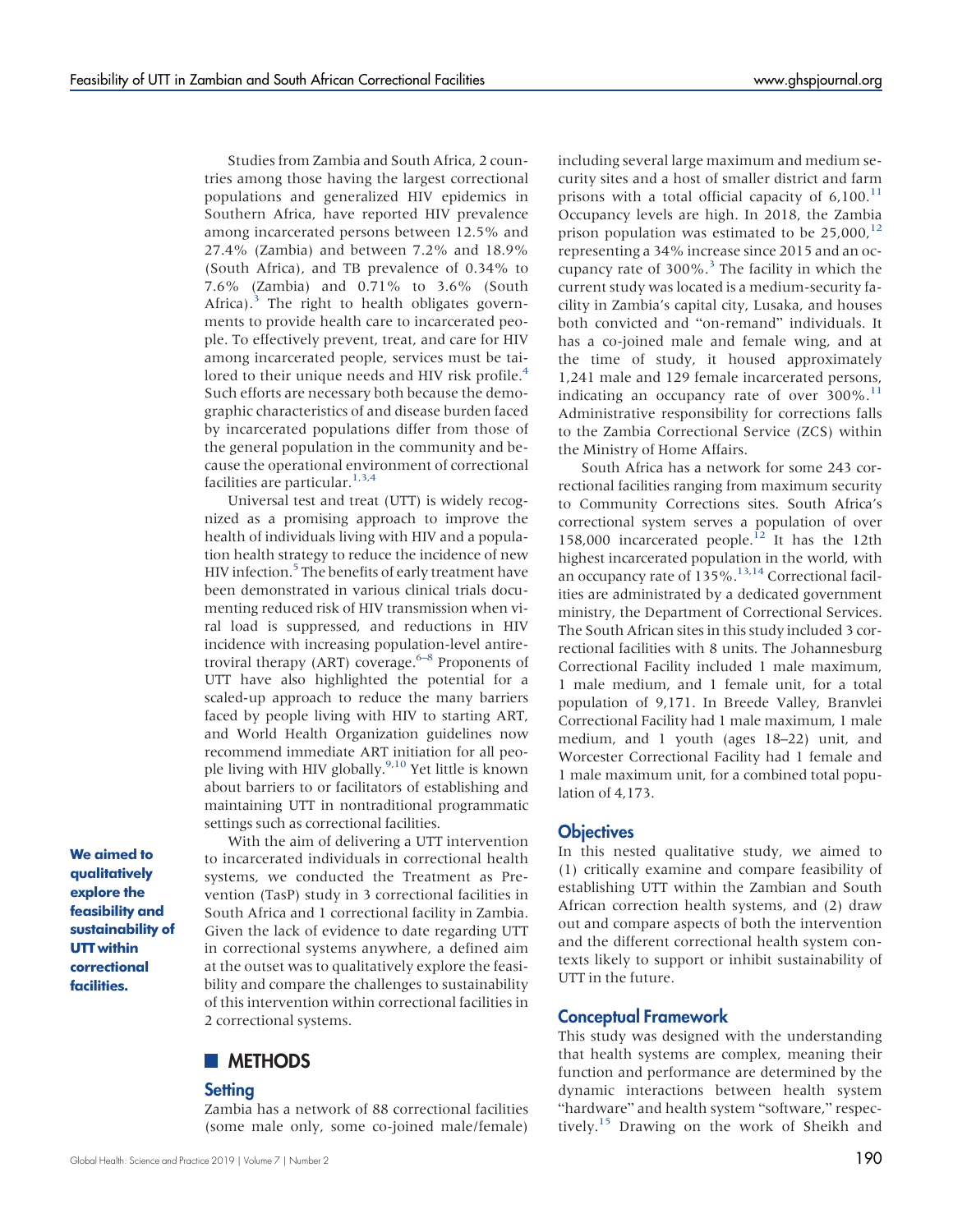colleagues,  $15$  we define health system hardware as the tangible, material components of a system, such as infrastructure, health workers, drugs, and commodities. Health system software comprises the interests, values, relationships, and practicebased norms of the human stakeholders whose decisions and actions bring the health system to life.<sup>[15](#page-12-13)</sup> Critically, in health system analyses, recognition of the values, beliefs, and relationships of service users (clients and/or patients) is considered just as essential to understanding health system performance as those of providers, managers, and policy makers.<sup>[16](#page-12-14)</sup>

Feasibility studies typically seek to answer the question "Can this [intervention] be done in a given setting or context?" Hardware and software factors commonly considered in relation to health service feasibility include the willingness of patients, providers, and health planners and managers to participate; the perceived appropriateness and convenience of the intervention; availability of appropriate resourcing; and logistical systems required to support the intervention.<sup>[17](#page-12-15)</sup>

Sustainability is conceptually distinct from feasibility and, simply defined, may be thought of as the "capability of being maintained at a certain rate or level."<sup>[18](#page-12-16)</sup> In the context of evaluating health programs such as UTT, sustainability may be  $considered<sup>19</sup>$  $considered<sup>19</sup>$  $considered<sup>19</sup>$ :

the ability ... to function effectively, for the foreseeable future, with high treatment coverage, integrated into available health care services, with strong community ownership, using resources mobilized by the community and government.

Mirroring the inclusive understanding of health systems described above, evaluation of sustainability involves attention to the broader organizational and systems dynamics, not just the obvious issues of proximate resourcing or training considerations.<sup>[20,](#page-13-0)[21](#page-13-1)</sup> Interactions between stakeholders, institutions, and beneficiaries ("relational" components) are particularly important in ensuring continuation of a program, including via planned or spontaneous adaptations.<sup>[18,](#page-12-16)[22](#page-13-2),[23](#page-13-3)</sup> Our understanding of sustainability was informed by these considerations as well as Schell and colleagues' domains of sustainability, which include strategic planning, organizational capacity, program adaptation, program evaluation, and communication, as well as political support, funding stability, part-nerships, and public health impacts.<sup>[24](#page-13-4)</sup>

### Primary Data Collection

Nested within the intervention study, our qualitative evaluation of UTT feasibility and sustainability used a case-comparison design<sup>[25](#page-13-5)</sup> that considered Zambia's and South Africa's correctional health systems as distinct cases. Within each case, we **We held in-depth** sought primary data from in-depth interviews with male and female incarcerated respondents with and without HIV and corrections staff and policy makers. We conducted interviews with all respondent types at each site. The rationale for interviewing respondents without HIV who were not directly involved in the UTT intervention was to ensure data on the nature of correctional life and correctional health services more generally and obtain reflections on any impact UTT may have had on those services.

Recruitment for all interviews with incarcerated individuals was a mixture of purposive and opportunistic, targeting male and females with and without HIV at each site. Respondents with HIV were identified through the intervention study (i.e., during enrollment or treatment procedures); respondents without HIV were identified with the assistance of correctional health staff, but no participants were selected by correctional staff. All individuals were invited to participate by a member of the study team during private visits to the clinic.

Recruitment of correctional staff (both health and non-health officials) was a mixture of purposive and opportunistic, and it was based on the study team's progressive identification of individuals involved in some aspect of health service delivery or planning within each correctional facility. Participation of any staff member typically had to be cleared through the facility in-charge, and recruitment was subsequently carried out via private invitation, in person, by a member of the study team. Selection of senior administrators and policy makers was wholly purposive and based on the investigators' prior (and emerging) knowledge of their involvement and expertise in the study area. Recruitment was achieved via phone invitation, email, or occasionally in person.

All interviews were conducted in person by trained research assistants recruited separately in each country. All but one interviewer (in South Africa) had previous experience conducting qualitative research, and all interviewers received a 5-day training on interview guides and human subjects protection in corrections. Interviews ranged from 20 to 100 minutes, and all were audio-recorded with written consent from the

interviews with incarcerated respondents, corrections staff, and policy makers.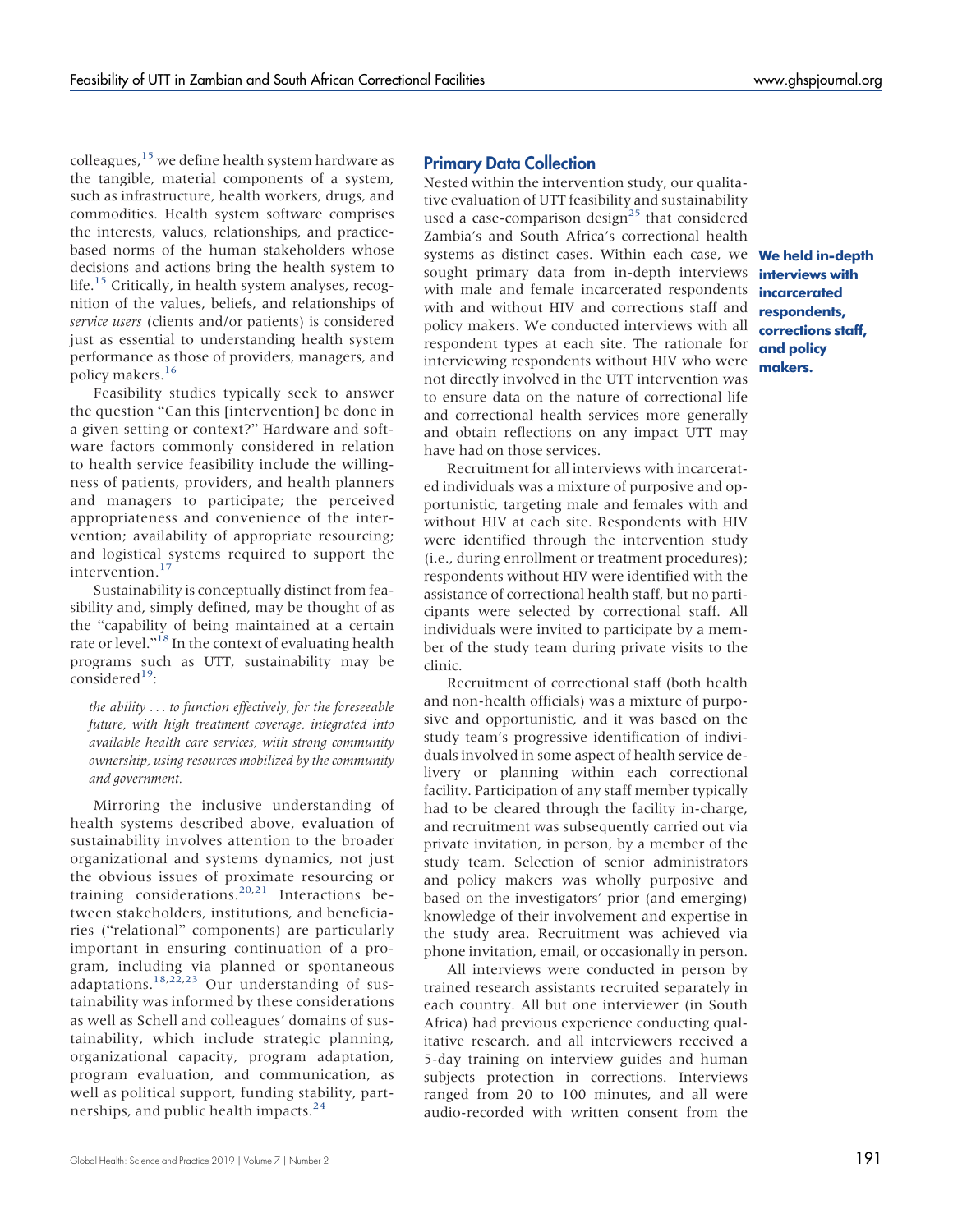participants. Recordings were translated into English (as necessary) and transcribed in one step. Research assistants fluent in the language of the interview compared the transcript to the audio-recording to assess accuracy, completeness, and compliance with formatting requirements. Any anomalies were addressed by the interviewer or supervisor.

The [Table](#page-3-0) summarizes the interviews conducted in Zambia (13 incarcerated individuals, 8 providers and administrators) and South Africa (37 incarcerated individuals, 13 providers and administrators). Interviews were guided by a common question guide developed for each of the 3 categories of respondents (incarcerated individuals with and without HIV, health care providers, corrections officials and policy makers). For each category of respondent, a common English question guide was developed during a multiphase consultation with Zambian and South African team members, with careful consideration given to cross-site differences (e.g., site-specific probes to capture local cultural and administrative context). The guide for incarcerated individuals focused on experiences with project (TasP) services as relevant and other experiences with the correctional health services, probing to understand matters of access, provider attitude, responsiveness, and overall acceptability. Health worker and correctional staff guides were framed by enquiries about the planning, communication, adaptation, resourcing, and perceived impact of UTT alongside questions regarding the organizational capacity and the dayto-day decisions faced by health and correctional personnel. Interviews with administrators and policy makers focused on higher-level concerns including the alignment of UTT with existing policy and programmatic priorities at the national and departmental/ministry levels, and the role and sources of funding and interinstitutional relationships. The English guide for the incarcerated respondents was translated into other national languages in Zambia (Nyanja, Bemba, and Tonga) and South Africa (Afrikaans, isiZulu, isiXhosa, Sesotho,

and Setswana), back-translated, and pilot tested by the in-country teams. Health worker and policy maker interviews in both countries were conducted exclusively in English.

# Document and Program Data

In order to contextualize and triangulate our interview data, we additionally drew on publicly available national policy documents, study documentation, and investigator experience (e.g. implementation memos) to cross-reference and strengthen understanding and interpretation.

# Analysis

All transcripts were transcribed and translated (as necessary) in a single step into English by an experienced, bilingual research assistant. At both sites, transcripts were subsequently quality checked by a second bilingual investigator against the original recording.

Following close reading of a selection of the English transcripts, 3 authors (ST, HS, CC) consulted and co-developed a coding framework based initially on deductive reasoning (informed by Sheikh and colleagues' framework<sup>15</sup> and drawing on domains of feasibility and sustainability identi-fied in the literature<sup>18[,22](#page-13-2)–[24](#page-13-4)</sup>) and refined inductively during the first several rounds of reading and coding. Transcripts were imported into Nvivo QSR (V.10 Australia) for coding and theming. For each site, ST plus a site-specific author co-coded several transcripts to validate and refine the codes and then coded 5 transcripts each to ensure consistency with high intercoder agreement. All remaining transcripts from Zambia and South Africa, respectively, were then coded independently.

# **RESULTS**

The qualitative findings of this study are presented in 2 sections. Built from interview data and investigator memos, [Box 1](#page-4-0) (Zambia) and [Box 2](#page-5-0) (South Africa) outline the living conditions and health service access of incarcerated respondents as

<span id="page-3-0"></span>

| <b>TABLE.</b> Interviews Conducted, by Site and Respondent Type |              |                       |                                         |       |
|-----------------------------------------------------------------|--------------|-----------------------|-----------------------------------------|-------|
| <b>Site</b>                                                     | Male Inmates | <b>Female Inmates</b> | Health Workers, Managers, Policy Makers | Total |
| Zambia                                                          |              |                       |                                         |       |
| South Africa, Johannesburg                                      |              |                       |                                         | 20    |
| South Africa, Cape Town                                         | 20           |                       | 10                                      | 30    |
| Total                                                           | 43           |                       |                                         |       |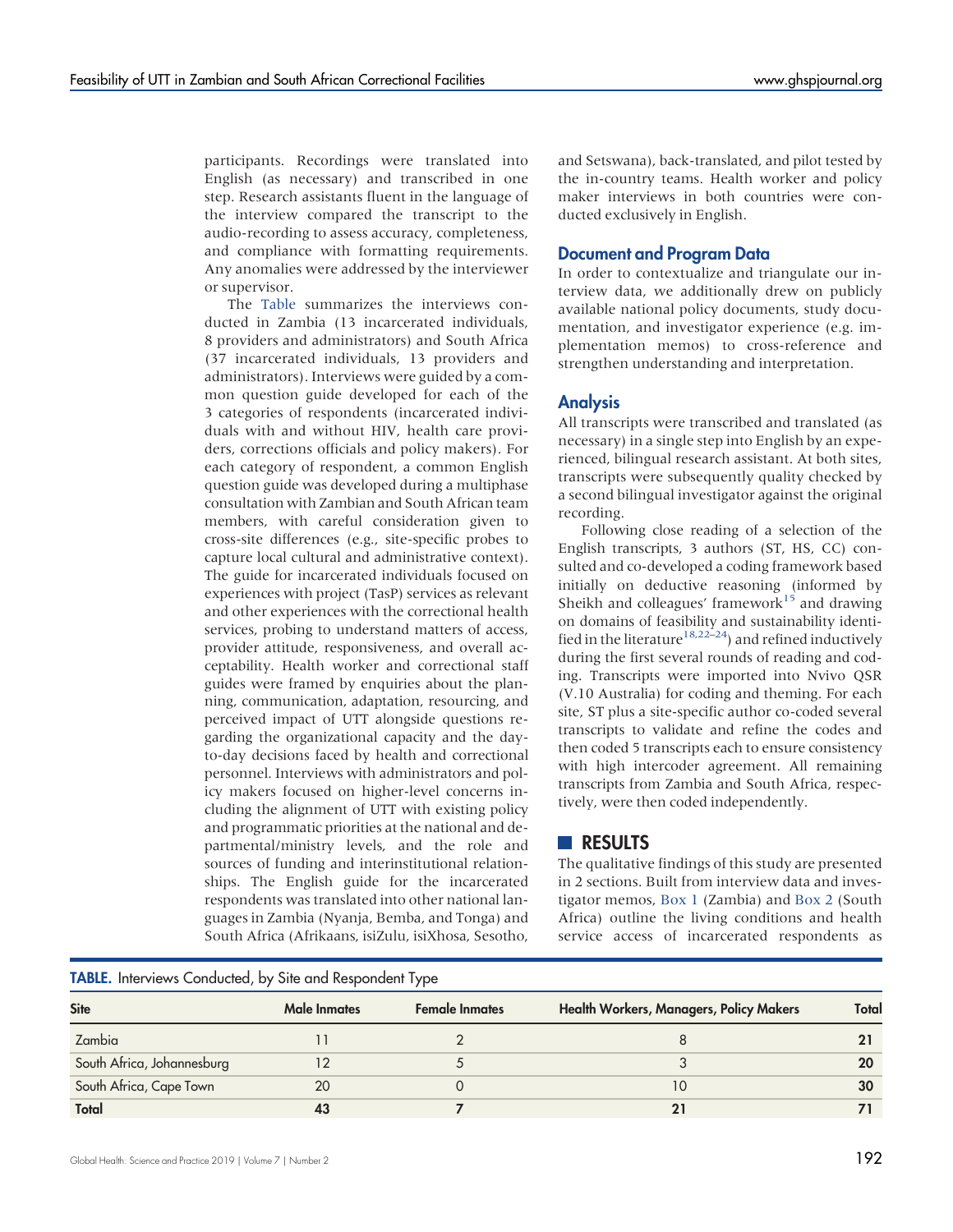# <span id="page-4-0"></span>**BOX 1.** Living Conditions and Health Service Access in the Zambian Facility

# General Conditions

- Poor living conditions in most correctional facilities in the country, including the study site.
- Extreme overcrowding and lack of appropriate sleeping quarters.
- Male interviewees noted that a substantial proportion of male incarcerated persons lived in cells so crowded that they had to sleep in a seated, upright position on the floor due to lack of space and bedding.
- Most cells did not have an internal bathroom.
- Personal hygiene was hard to maintain due to the limited hours with access to running water or bathing trenches, and the high demand for the same.
- Female quarters were generally acknowledged to be less crowded, but still poor.
- Personal hygiene was reported as poor, and resources for cleaning products lacking.
- In both men and women's facilities, incarcerated people described persistent concerns about communicable diseases, particularly tuberculosis.
- Poor food provided by Corrections—inadequate quantities and very poor quality—were a ubiquitous complaint. Most incarcerated people noted that without support from family or friends, they would not have food adequate to meet their nutritional needs.

#### Health Service Access

- Health service access required seeking permission from "senior inmates" and officers.
- During the day, male incarcerated individuals had to first report to their cell captains (those with delegated authority from officers) and ask to be placed on the official "sick list," which gave them permission to go to the clinic. Once at the clinic, however, access to services was not guaranteed because opening hours were limited due to limited health workers (typically 1 clinical officer and/or nurse per day) being available and gatekeeping by peer educators (appointed incarcerated individuals) who managed clinic queues.
- At night, access to health care was more precarious, requiring the cell captain to bang on the door to attract the attention of the night guard, who then had to be convinced to contact a health worker.
- Incarcerated study participants noted that the attitudes and responsiveness varied substantially between health workers and security personnel. They also noted that access was particularly difficult in cases in which there was a lack of external (observable) symptoms.

critical context. We subsequently present findings relating to the feasibility and sustainability of UTT in each country. Cross-country differences and learnings from these findings are drawn out further in the discussion section. We use the nomenclature "correctional facility" (rather than prison) and "incarcerated individual" (rather than prisoner or inmate) except in cases of a direct quotation.

# Zambia

# Feasibility of UTT in Zambia

UTT services in the Zambian correctional facility were implemented as a predominantly parallel service, with components that were physically distinct from the correctional facility's day-today health service. The decision to deliver UTT in this way was based on the project team's a priori knowledge of and pragmatic considerations relating to the constrained human and material resources available for health care within the Zambian correctional system.<sup>[11](#page-12-9)</sup> Standalone baseline clinical and laboratory evaluation and ART initiation services were delivered within the facility's (internal) clinic, but they were staffed and resourced exclusively by the study. Where

possible, some service components were integrated within existing correctional health processes. For example, HIV testing for the study was largely driven by counselors and peer educators who worked as part of the correctional health service for HIV testing and counseling. Overall, implementation of UTT in this manner UTT proved highly feasible at the study site (a large, centrally located urban study facility), with interview data and investigator experience pointing to 3 major contributing factors as described below.

# Alignment With National Policy

Interviews with senior correctional and Ministry of Health (MOH) officials demonstrated a high level of support for the idea of establishing and scaling up UTT to all Zambian correctional facilities. Such support was set against Zambia's national policy of test and treat for HIV, introduced in 2017, which mirrors widespread political and bureaucratic enthusiasm for improved access to HIV care and treatment. One senior ZCS official noted that the policy meant that the opportunity to trial UTT in all correctional facilities was seen as an

implementation proved highly feasible at the Zambian study site, with 3 major factors contributing to success.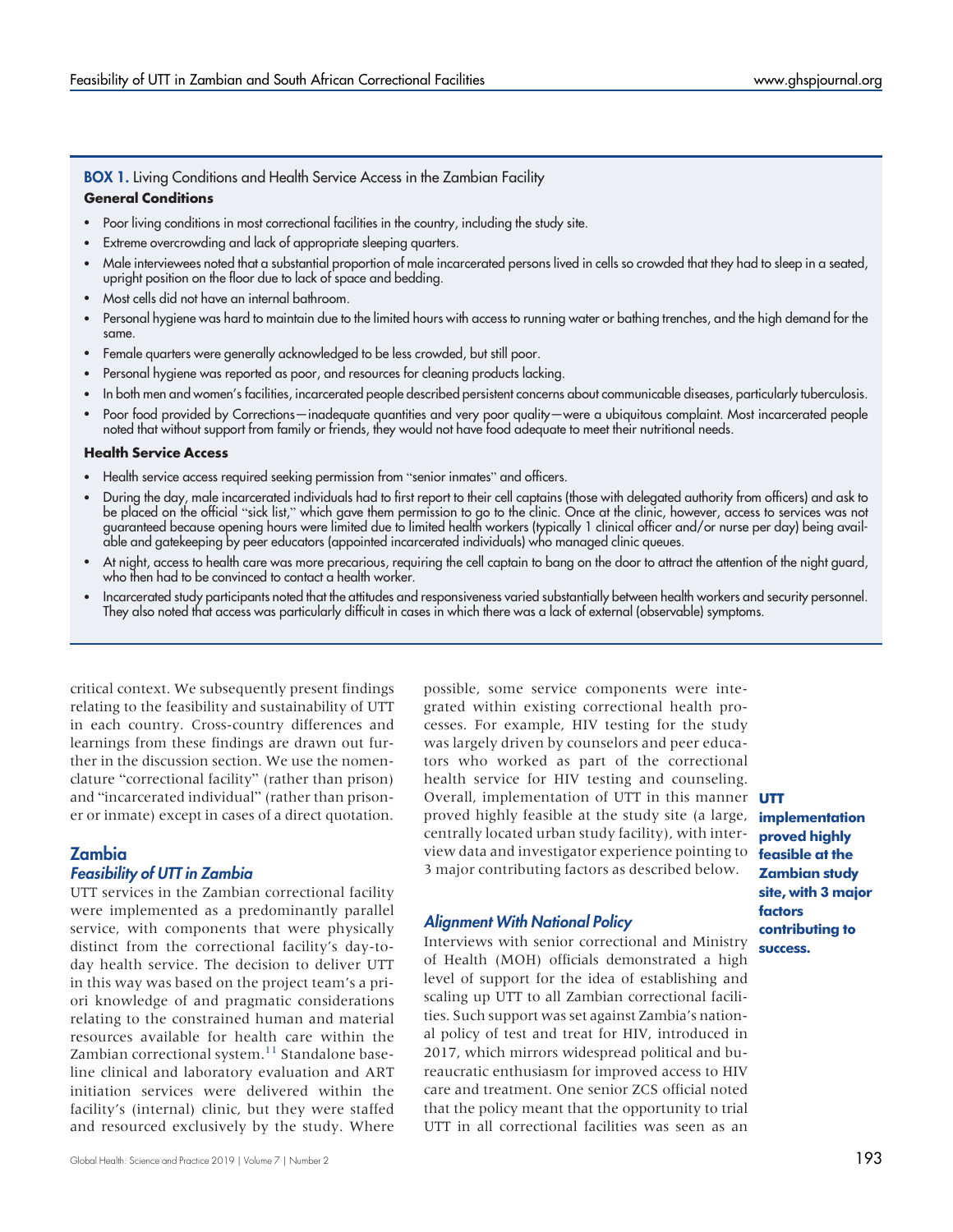#### <span id="page-5-0"></span>**BOX 2.** Living Conditions and Health Service Access in the South African Facilities

#### General Conditions

- Living conditions were described as adequate, despite some overcrowding.
- Most of the incarcerated people had their own bed, rotating between top and bottom bunks in cells with 10–40 individuals.
- Each cell had an internally accessible bathroom.
- Some cells were designated "smoking" or "nonsmoking" cells, although not all individuals had a choice in their allocation. Smoking inside was allowed, and lack of ventilation was an ongoing problem for nonsmokers.
- Overcrowding was most problematic in relation to sanitation and hygiene. Queues to use toilets and showers, which were often broken or blocked despite regular cleaning and maintenance, was described by respondents at all 3 sites.
- Insufficient cleaning products or watered-down cleaning products were reported to make it difficult to keep facilities clean. Since access to showers was limited, people bathed from buckets in some cases.
- Incarcerated individuals were provided with basic toiletries (toothbrush/toothpaste) by correctional services, but they relied on family or friends for other personal items.
- Female incarcerated individuals reported that provision for maintaining menstrual hygiene was poor.
- Mixed reports were given regarding food but no identifiable pattern was present across the sites. Some felt food was basic but sufficient, while others reported the portions were too small and lacked nutritional value.
- In all study facilities, food was available for purchase from an internal corrections shop.
- Incarcerated individuals with HIV were provided "special diets" by the correctional service in recognition of special needs.

#### Health Care Access

- Different wings or "mediums" at each facility are allocated specific days to access the corrections clinic where treatment for all types of illnesses were addressed at the same time. Cape Town had a "tellie parade" and Gauteng a "sick parade" in which individuals reported any medical complaints or requested medical care and queued for treatment at the corrections clinic overseen by a nursing sister.
- Incarcerated individuals required an accompanying correctional official to access the corrections health clinic; this process was problematic due to staff shortages.
- Chronic medication such as antiretrovirals were provided weekly, and incarcerated individuals were allocated a specific day to collect their treatment. Side effects to medication were not addressed immediately, and study participants described how these could only be reported and addressed by health workers on allocated days.
- Access to the corrections health clinic on the weekend was only provided to specific individuals with known preexisting conditions. Incarcerated individuals and health workers at both sites noted that access to care was often difficult due to the high demand, the limited days allocated for each medium, the sometimes limited number of health workers, as well as the attitudes and behaviors of individual correctional staff and health workers.
- In cases of emergency, incarcerated individuals were able to request to go to the clinic or hospital.
- Relationships with correctional staff or "members" was described as generally positive.
- However, male and female respondents consistently described high rates of emotional violence and fear of (more occasional) physical violence from other incarcerated persons. Interviewees painted an overall picture of basic but passable physical living conditions, but an extremely high-stress environment due to prevalent personal anxiety and tense interpersonal relationships among those incarcerated.

important development and was in line with "mainstream health services."

### "Open-Door" Policy and Long-Term Partnerships

The Zambian Correctional Service has an opendoor policy, working with trusted partners to strengthen facility-based health services. This policy operates in recognition of profound resourcing and capacity limitations within ZCS and enables correctional officers to work with nongovernment groups to address the most urgent health resourcing and health service gaps. Since 2009 when the unofficial policy was put in place, relationships with severallong-standing partners have evolved.

The correctional service has opened its doors, to the stakeholders, to help provide health service, provide technical skills, provide funding, and this is helping to reorganize I think, the system for health delivery in the system. [ZCS official]

The existing partnership between the Zambian implementing NGO and ZCS was an important facilitator in the establishment of UTT in the Zambian site. The relationship and prior experiences underpinned both initial planning and the permissions provided by the ZCS Commissioner General and the subsequent routine access afforded to study staff by the facility manager. This relationship was a vital enabler. Ad hoc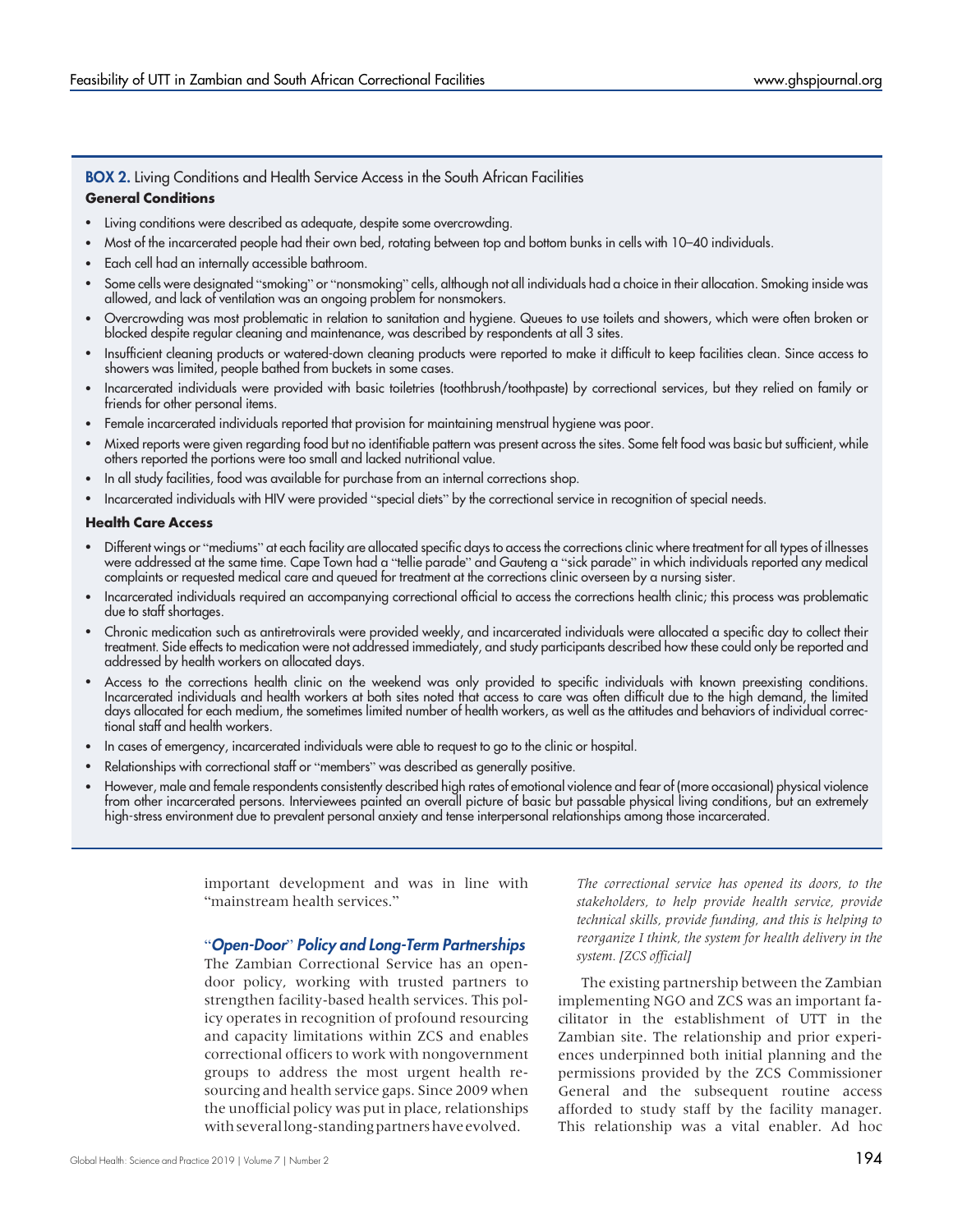challenges and miscommunications between study and correctional staff, an anticipatable challenge in any project, were substantially easier to manage in the context of the established relationship between the NGO and ZCS.

# Positive Attitudes Toward HIV Care and **Treatment**

A final component of the feasibility of UTT in Zambia was the acceptable nature and comparatively strong demand for HIV testing and treatment services among the incarcerated population. Incarcerated individuals, health care providers, and ZCS officers all described the environment of the Zambian correctional facility as one that was generally open about and supportive of individuals seeking care. Several participants described how the encouragement they received to do an HIV test and look after their health when they first entered corrections were instrumental in their decisions to seek care.

Even HIV, I did not even want to test when I was outside prison; because if I was outside prison maybe I was going to be saying I was bewitched. So I appreciate a lot because my coming to prison helped me to even test. [Female inmate, Zambia]

Demand for health services in the study facility was in part underpinned by a comparatively lowstigma environment and a notable culture of peer support in relation to HIV testing and treatment uptake.

At the moment, stigma is no longer there, we just live as friends because everyone inside has a group. But there is no choosing like this one is taking ARVs or is on TB [treatment]. [Male with HIV, Lusaka]

Several respondents contrasted the comparatively lower HIV-related stigma in the men's facility with the still prevalent concerns about stigma in the mainstream (noncorrections) community. Longer-term incarcerated respondents and corrections staff attributed this difference to a series of rolling education and sensitization programs carried out by various nongovernment groups over several years leading up to UTT. Such an environment was instrumental in both the strong early uptake and sustained demand for testing and treatment services delivered in the male section of the Zambian site of this project. Notably, however, female respondents in the much smaller female section described more concerns regarding HIV-related gossip and stigma.

Sometimes you find an old [timer] inmate maybe stigmatizing another one. Mmhh, it was terrible, it was terrible. When your friend is very sick, looking at the congestion, you know we have to sleep like bumper to bumper. People were scared to sleep next to a sick person, thinking they will also catch that same disease. [Female without HIV, Lusaka]

# Sustainability of UTT in Zambian Correctional **Facilities**

While the data point to the feasibility of implementing UTT as a largely vertical, NGO-supported service, we found more equivocal evidence in relation to the long-term sustainability of UTT, at equivocal least in terms of a government (ZCS and MOH) led program. Mirroring some known issues, we identified the follow factors undermining the sustainability of the UTT approach: weak ZCS funding and resourcing for health activities; still limited organizational capacity of the Zambian correctional health system; and a policy backdrop that while supportive, did not make the need for UTT in correctional facilities sufficiently explicit. Reflecting both deductive and inductive themes, we identified barriers and facilitators relating to 3 major sustainability domains as outlined below.

Policy Backdrop: Zambia's national policy for UTT introduced in 2017 helped to establish a backdrop of robust political support. However, ZCS and MOH stakeholders flagged the lack of explicit mention of correctional facilities or incarcerated populations as part of UTT scale-up as a potential problem. Lack of explicit mention of correctional services raised questions about whether national (MOH-controlled) resourcing for and support of UTT scale-up would cover the introduction and maintenance of UTT in correctional facilities, as an MOH official described:

So the universal testing, counseling, and treatment for Zambia, it refers to the health facilities both public and private. [And although] that can be broadly translated to the prison service [at the moment] technically it does not apply; it does not apply to non-health settings. Which is a challenge. [MOH official]

In the context of the lack of depth in the health service leadership of ZCS, moreover, the absence of explicit guidelines to support the scale-up of UTT services was described as a considerable barrier.

Funding and Resourcing: The potentially narrow interpretation of "universal" test and treat as only applying to mainstream health services was a significant issue from both a resourcing and **resourcing and** organizational standpoint. During the study, implementation of UTT in the Zambian correctional standpoints.

We found evidence regarding the long-term sustainability of UTT at the Zambian facility.

The potentially narrow interpretation of UTTwas a significant issue from both organizational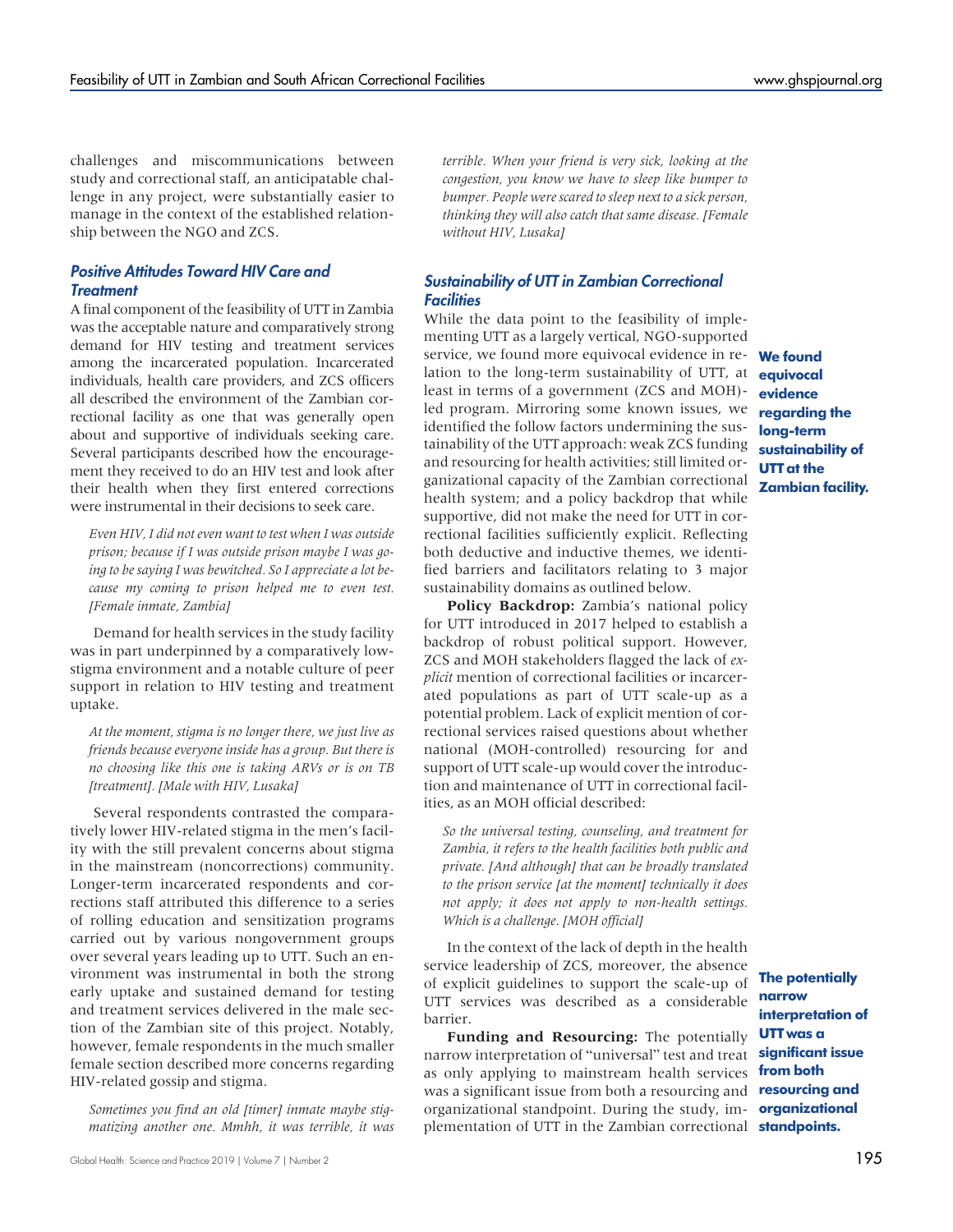facility was dependent on external (study) funding. At the time of writing, additional external resources from 3 different donor-funded programs had been found to support continued provision of UTT in the short to mid term. But few immediate prospects for additional internal resources to maintain the staff or systems exist. Various stakeholders described a range of related resourcing concerns relating to the sustainability of UTT within the correctional service. These most notably included inadequate numbers and inappropriate skill mix of current human resources for health and largely inadequate health infrastructure that mitigated against the delivery of high-quality care.

You find that inmates will be many and there will only be one nurse. And then they will just say: "These 15 will be seen, the other ones will be seen in the afternoon." But maybe they don't attend to even those. [Male with HIV, Lusaka]

The infrastructure in correctional services for health ... they are all dilapidated. And so we do not have an appropriate system where the services can be provided in a quality manner . . . . [ZCS official]

Organizational Capacity and Organizational Culture: Related to, but distinct from lack of resourcing as a barrier to sustained UTT, was the lack of depth and capacity for planning or delivery of care. While the aforementioned absence of human resource capacity and a dedicated health budget underpin these problems, lack of depth and capacity in leadership and supervisory roles also contributed to poorly constituted and weakly integrated health information systems and weak supply chains.

The other weakness is in terms of reporting systems. We have developed [paper-based] tools ... but if we had computers, emails, so that we are able to monitor what is happening, in a second you are able to see what is happening in [X facility]. But we normally receive hard copies, when they send it from [X facility] to here. It may take 2 weeks to a month to reach here. [ZCS official]

Despite efforts to ameliorate such issues, lack of depth in health leadership also contributed to an often unresponsive health service culture, constituting an additional and distinct barrier to sustained provision of UTT in this setting. Various incarcerated respondents and a corrections-based health worker commented on the way these issues affected both HIV and more generalized health service access and uptake:

[In the Corrections clinic] you find that today the clinical officer is not there, today the nurse is not there. [Male with HIV, Lusaka]

You know they don't treat us as patients. [Corrections health providers] treat us as criminals  $[...]$  so even if you come for treatment when you are sick, they are harsh on you. [Male with HIV, Lusaka]

## South Africa Feasibility of UTT in South Africa

Implementation of UTT in the 3 South African correctional facilities was negotiated between local project teams and Department of Correctional Services (DCS) staff separately at each of the 3 sites. In Johannesburg, the project team only conducted ART initiations; HIV testing was conducted by another NGO team as part of a Global Fund–supported service. In the 2 Western Cape sites, the project team ensured that ART medications were available in all instances, but UTT services (testing and treatment initiation) were delivered by the DCS clinic team as part of routine care. In all sites, incarcerated respondents' and DCS stakeholders' accounts demonstrated the feasibility of delivering UTT within these particular South African correctional facilities, with interview data and investigator experience pointing to 2 major contributing factors as described below.

#### National UTT Policy and Study Resourcing

Prior to project start on September 1, 2016, the South African National Department of Health (NDOH) introduced a national UTT policy, which provided the criteria for starting all patients with HIV on lifelong ART. Since DOH guidelines for the management of HIV apply to correctional cen-ters<sup>[3](#page-12-2)</sup> in South Africa, this change in national policy was widely understood to apply to correctional settings. Interviews highlighted how knowledge of this policy among both frontline and administrative DCS staff facilitated the establishment of UTT in correctional facilities. Despite some early fears among some to the contrary, DCS staff at all 3 sites additionally described how the study helped them absorb the backlog of counseling and paperwork associated with initiating many now-eligible individuals with HIV into HIV treatment.

UTT, when it was initiated by the Department of Health, it became something very crucial for us [in corrections] But now, there's no backlog anymore [... the study made] it easier for us to get those inmates on

The feasibility of delivering UTT within South **African** correctional facilities drew on 2 major contributing factors.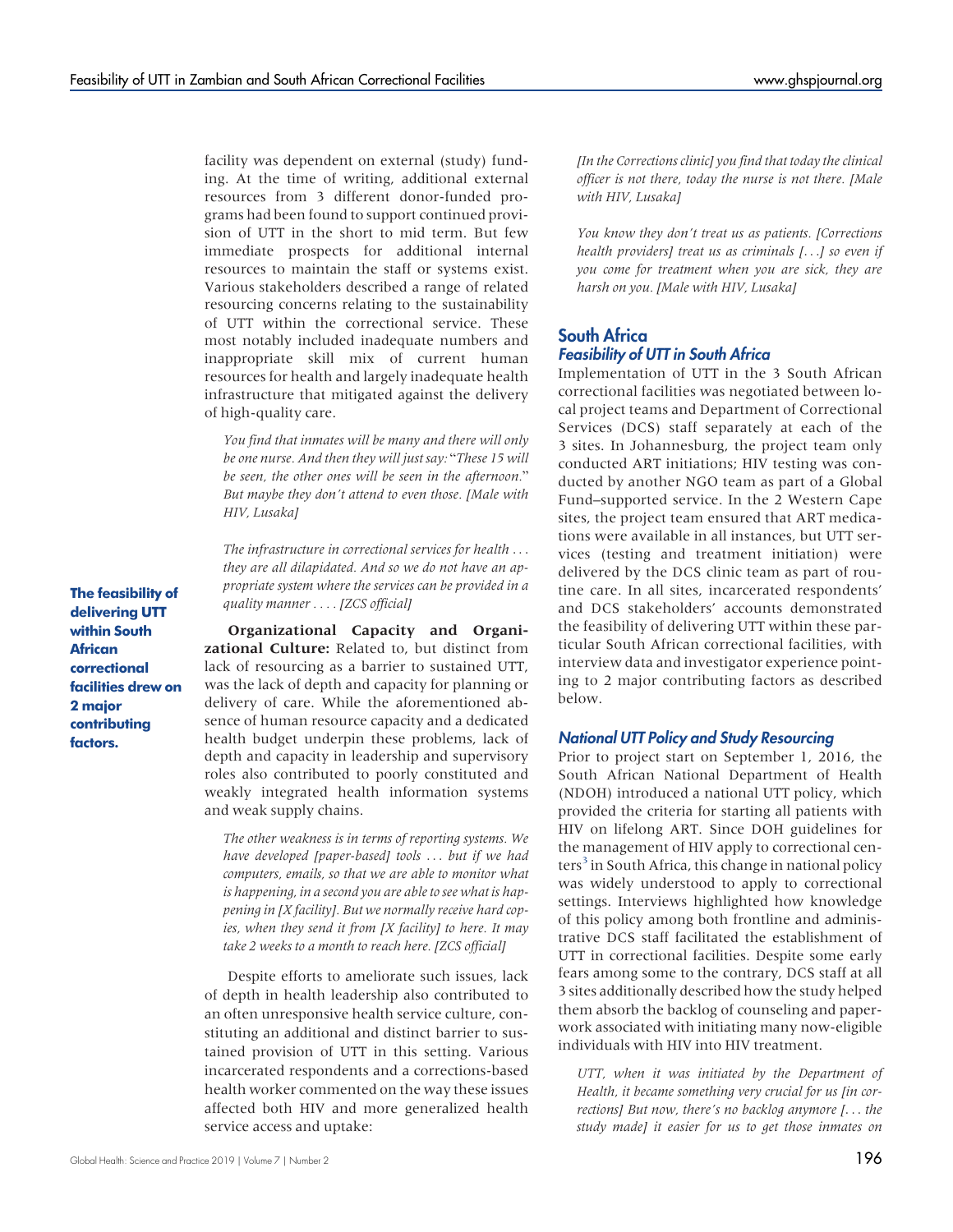treatment as soon as they were being diagnosed. [Nursing sister, South Africa]

Study resources, which included personnel to help with HIV testing and counseling and importantly antiretroviral medications for newly initiated individuals at the study sites, as well as the development of tailored protocols, helped DCS health workers make the transition to UTT in the 2 study sites with relatively few disruptions to existing duties.

### Correctional Health System and Established **Partnerships**

Respondents' descriptions of the health services in the 3 South African sites, combined with the investigators' experience, point to robust systems for the delivery of health care in the 2 South African correctional facilities. In particular, transparent processes for accessing HIV testing and treatment provided a platform from which UTT procedures could evolve. As a frontline provider noted:

Prior to this project being implemented there was a certain working procedure towards HIV/AIDS and TB treatment, care and support [developed with our partners]. I think over the years we have, the wheels were welled oiled. [Nursing sister, South Africa]

Reflecting the comparatively strong internal capacity of the South African correctional system, several DCS staff clearly positioned themselves as champions of UTT, serving as informal and formal conduits of information and advocates for necessary changes or adaptations to other DCS staff. Preexisting relationships between the (separate) NGO implementing partners at the 2 study sites and DCS officials also provided an important basis for communication and problem solving, helping overcome early challenges and misunderstandings.

#### Sustainability of UTT in South African Correctional **Facilities**

The prospects for sustained UTT in the 3 South African correctional facilities appeared strong, although barriers remained. Reflecting both deductive and inductive themes, we identified barriers and facilitators relating to 4 major sustainability domains as outlined below.

Policy Backdrop and Political Support: As described above, South Africa's national UTT policy was key to promoting acceptance of the TasP project. But as noted in the quote below, the policy also ensured that DCS staff were interested in facilitating and adopting UTT in the long term.

Like I said with regards to UTT when it was initiated by the Department of Health it became something very crucial for us [to implement]. [DCS officer]

This understanding that the impetus for UTT came from central government, rather than from the study itself, also contributed to buy-in by mid- and senior-level DCS officials in relation to the longer-term adoption of UTT. As one noted:

[The study] helped us a lot [to] see how this is actually feasible. But even if [study funding] stops I think we must continue with [the] way we are working now. [Correctional HIV AIDS Coordinator, South Africa]

However, some barriers to UTT sustainability were noted. Several health care providers described current DCS policies that do not empower nurse prescribing and ART initiation as a potential impediment to sustained and effective UTT, since ongoing shortages of medical doctors in the correctional system could lead to bottlenecks in treatment initiation.

Funding and Resourcing: Notwithstanding the relatively well-established systems in the South African correctional health services, a common theme was the "brittleness" of these services. Data revealed that corrections health services operated on a skeleton staff who had little time to deal with anything beyond routine check-ups. Frontline health workers at all 3 sites described chronic (reportedly system-wide) staff shortages that necessitated a daily juggling act as they tried to deliver services for both acute and chronic conditions across a large population with multiple, often complex physical and mental health care needs.

Nurses are under staffed again and over worked because it's a lot of [health] complaints. . . . I think that [shortage] can have a very negative effect on the health care service delivery. [Correctional HIV AIDS Coordinator, South Africa]

The implications for understaffing for UTT **The prospects for** were many, but one standout consequence **sustained UTT in** emerging from interview data was the inability of **the South African** DCS to deliver on critically important psychosocial counseling during initial HIV testing or as part of ongoing HIV treatment. DCS-employed HIV counselors or other psychosocial supporters were remained. limited. Yet their services were described independently by both incarcerated individuals and providers as essential to incarcerated individuals'

facilities appeared strong, although barriers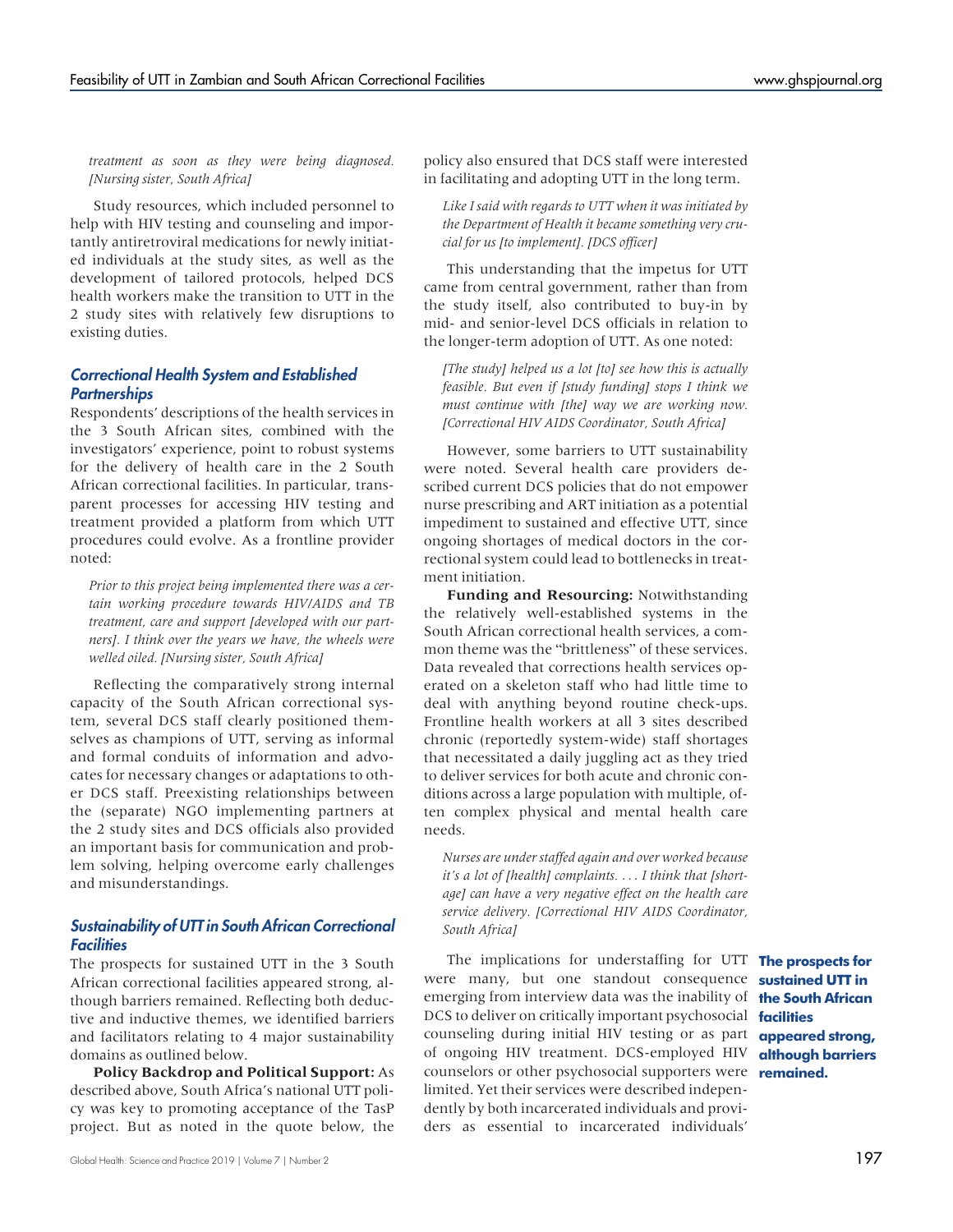uptake of and sustained engagement in HIV care and treatment. Favorable comparisons were made by respondents at the various sites to the counseling made available during the study, when TasP staff with dedicated counseling roles bolstered health worker numbers:

It's not like taking chocolates and everything, you know. You've got to be, ja [hand gesture]. And then we received such perfect, perfect counseling with [the TasP team]. And it makes it so easy for us, you know, to, to take our pills each and every day. Because we know the purpose, we know why we are taking these pills. Ja man, prison! [Male inmate, Cape Town]

Organizational Capacity and Organizational Culture: The comparatively wellestablished health services within DCS were facilitators of scaled-up and sustained UTT across the 3 South African correctional sites. Nonetheless, 2 corrections-specific organizational barriers were identified. The first, related to health information challenges. These included still weak internal health information systems and resulting communication breakdowns during transfers of patients between corrections facilities. Inconsistent communication between security and health personnel and nonharmonized health information systems between facilities were described as often resulting in missing or delayed medical records that left patients on ART without access to medication. At a higher level, lack of harmonization between DCS and DOH indicators for HIV care and treatment were identified as likely inhibiting long-term monitoring.

The second aspect of organizational capacity related to the weak health literacy of security personnel and its impact on service organization and access. As described by one security officer:

We did not receive training on the college to work with [NGO] personnel or with providing of treatment [to a] person. We did not get that kind of training at Corrections College. Uhm, that is why some of the [staff] felt that: "it's not my job description. Where do these people come from now?" [Security officer, South Africa]

Coordination between DCS security and health personnel were described as challenging in some situations, potentially limiting incarcerated peoples' access to care. Efforts to ensure leadership and communication between different categories of corrections staff were described as an area requiring improvement to facilitate sustained and effective UTT over time.

Population Dynamics and Service Demand: A final theme relating to UTT sustainability in the South Africa corrections health system relates to population dynamics of each facility and their effect on UTT service demand. Incarcerated individuals, health workers, and DCS officials all described the correctional facilities as high-stress environments in which peer relations among the incarcerated were fraught and emotional violence was common.

Some of our clients ... suffer a lot with, for instance, depression. Because you know the prison system, the correctional system, is not a place where someone wants to be... their freedom is being taken from them, their families, their loved ones, their children can't see them every day. ... And now you come and stay with total strangers, in a strange place ... the medical or the psychological effect that it has on the inmates is something that we can't deny. [Nursing sister, Gauteng]

Many incarcerated respondents and health providers described how, in this stressful and isolating environment, self and perceived stigma around HIV status was a barrier to accessing or remaining engaged in HIV treatment. HIV-related stigma was a prominent concern among the majority of the individuals with HIV who were interviewed, and it was confirmed by health care providers. Self-stigma, typically expressed as a reluctance to reveal or disclose to anyone else, was also frequently described, exacerbated by poor HIV treatment literacy, lack of personal coping mechanisms, and myths and misconceptions around the effects and implications of starting ART.

It is a challenge, it is a challenge, because at first when [stuttering] you are told that you're actually now having to live with the fact you are HIV, you know, your mind shuts [down] immediately. You know, you [stuttering] get confused and you think of [stuttering], the environment now that you are in. I think it would be much better if I was outside, but now I'm in prison, you know, where we are ten inmates in a small [single] cell, and these people will see that I'm taking pills. [Male inmate, Gauteng]

Individually and in combination, these factors were consistently linked by different types of respondents to poor uptake of existing (pre-UTT) HIV testing and to poor adherence to ART.

We are not on 100% compliance with regards to ARV treatment even now. Not because it's not available ... Some of them said [they don't want to start treatment] because of their family. Their culture says they mustn't. Others say they just don't want it. But if you go and dig a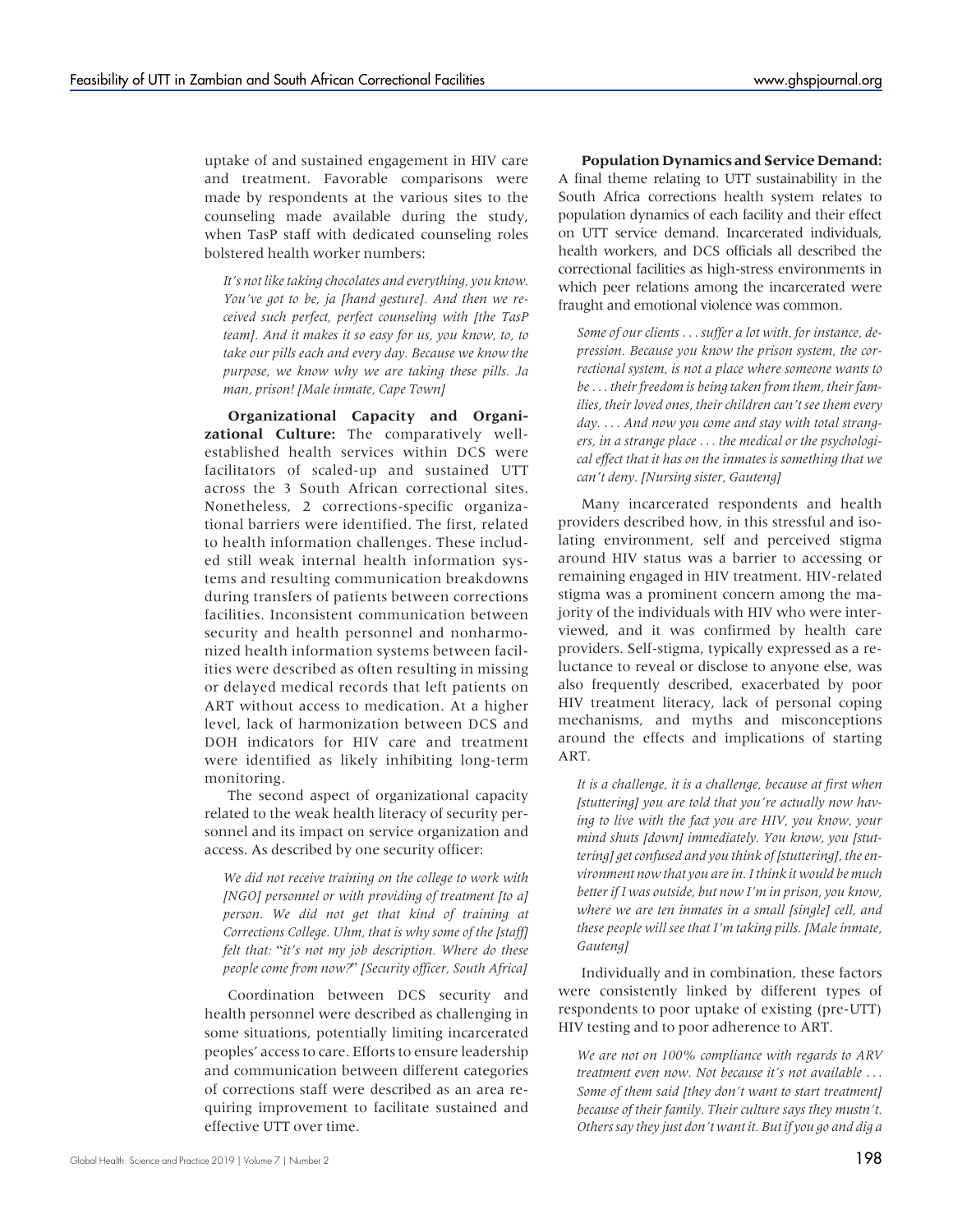bit deeper, you can see that ...] they don't want to do because they will be labeled and stigmatized and all those kind of things. So, they trying to keep their status confidential by not taking their medication because the moment they start taking their medication, there is no confidentiality. [Nursing sister, Cape Town]

Some women who had chosen not to start ART, raised concerns regarding the "double sentence"—physical imprisonment and the "sentence" of HIV. These individuals explained that they did not want to have to worry about HIV or initiate treatment until they were released. Against this backdrop, the weak presence of HIVspecific or more generalized psychosocial counseling or support services in the South African correction health services was described as a substantial limitation to sustained and effective  $I$ ITT $.$ <sup>[26](#page-13-6)</sup>

# **DISCUSSION**

Recent expansion of HIV testing and treatment in heavily HIV-burdened countries has been framed as a global imperative. However, the key populations designated by Joint United Nations Program on HIV and AIDS as being at greatest risk for HIV, including incarcerated peoples, are being left behind in the global response, often going without proper access to HIV treatment and other health services. $27$  While large-scale clinical trials have demonstrated the effectiveness of new biomedical technologies for tackling HIV, a number of unanswered questions remain, particularly with regard to how we implement these technologies for certain populations and in various subnational contexts.[28](#page-13-8) Indeed, information about or evidence from interventions to help address HIV care and treatment among incarcerated populations in sub-Saharan Africa and elsewhere, remains limited.

To our knowledge, and notwithstanding the overwhelming burden of HIV in sub-Saharan Africa, this study is the first to qualitatively explore the feasibility and sustainability of UTT in any African correctional system. A key contribution of this study is its consideration of both the interventional and contextual factors likely to affect UTT, synthesized through comparison of the influence of the different political, correctional, and health service delivery systems in Zambia and South Africa, respectively. It is also one of still very few articles<sup>29–[31](#page-13-10)</sup> from the region describing any form of health intervention in the correctional context. Given the dearth of literature, we focus the Discussion on 3 major, cross-cutting lessons synthesized from the findings presented above, which are relevant to the broader study questions but also important flags for policy makers and programmers who may be considering UTT roll-out in correctional systems elsewhere.

# National Policies and Associated Resourcing Are Critical

Both the Zambian and South African experiences **National HIV** in this study demonstrated the critical influence of national HIV treatment policies on the feasibility and sustainability of UTT in correctional health systems, albeit in different ways. In South Africa, the national policy was interpreted as inclusive of incarcerated populations, influencing the response of DCS officials and facility-level providers who felt compelled to implement UTT in correctional facilities. In Zambia, the national UTT policy ensured general support for the project. However, the lack of clarity at a high level about whether the policy—a form of clinical guidance—guaranteed the necessary resources had implications not only for the capacity of ZCS to implement it, but also for correctional officials' sense of urgency or compunction to comply with it. These experiences highlight the importance of understanding both the political and resourcing context of policy change, and they mirror concerns elsewhere about the lack of specificity in nominally universal health policies, which can falter in operationalization due to differing interpretations of scope, in-tent, or measurement.<sup>[32](#page-13-11)</sup>

Although less apparent in our primary data, author experience and a critical body of literature on correctional health in sub-Saharan Africa<sup>4[,11](#page-12-9)[,14](#page-12-12)[,33](#page-13-12)</sup> point to the key role that reform of the justice system (e.g., bail alternatives to limit over-incarceration) could play in making HIV prevention and treatment more effective and affordable. Such reforms are central to tackling upstream drivers of incarcerated people's lack of access to care (e.g., by reducing overcrowding through parole reform) and constitute a fundamental and complementary set of strategies in the quest for sustained deliver of UTT.

# Corrections Health Delivery Systems and Organizational Capacity

The influence that the capacity of the correctional health system had on the feasibility and sustainability of UTT in correctional facilities is an intuitive but central finding. In Zambia, some recent progress in establishing internal health systems was noted, $29,31$  $29,31$  but it was insufficient to independently support and sustain UTT. Chronic shortages

treatment policies strongly influence the feasibility and sustainability of UTT in correctional health systems.

A key contribution of this study is its consideration of the interventional and contextual factors likely to affect UTT.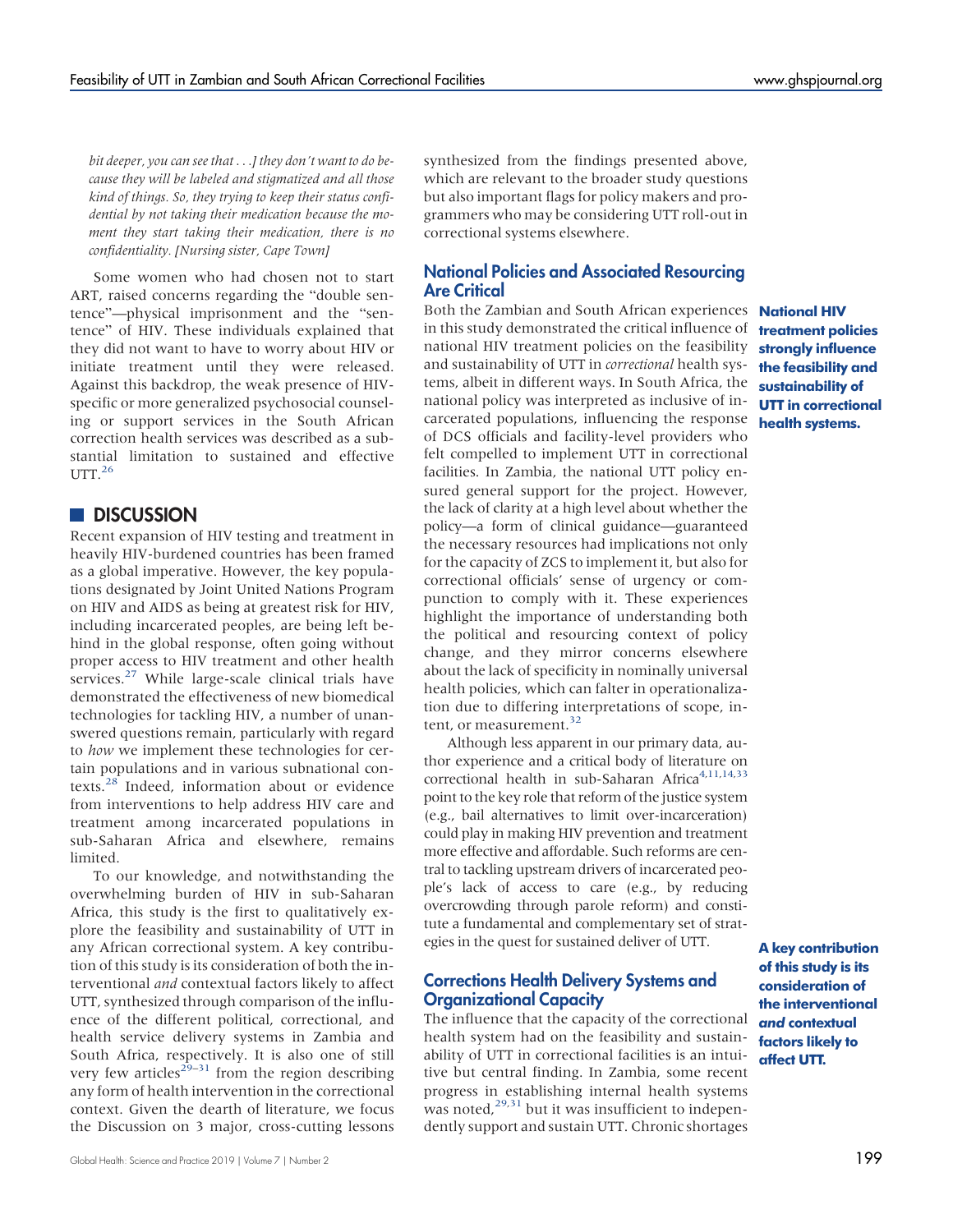The narratives of incarcerated individuals pointed to inter**sectionalities** between mental health, stigma, and HIV.

An urgent need exists to boost human resource capacity and ARV stocks to manage testing and treatment among incarcerated people.

of health providers on site, a still minimally staffed ZCS Health Directorate, a nearly absent health information system, and a weak supply chain undermined independent (ZCS-led) health service planning and delivery. With a strong recent history of partnership between ZCS and a range of nongovernmental implementing partners, however, a hybrid model of care based on public-NGO partner models is likely sustainable.<sup>[34,](#page-13-13)[35](#page-13-14)</sup> Investment in the longer-term health system management and planning capacity building for frontline officers and mid- and upper-level ZCS officials nonetheless remains an important priority[.36](#page-13-15)[,37](#page-13-16)

South Africa's correctional health services showed capability to take on and adopt UTT. However, mirroring the experience of UTT implementation in mainstream South African health services,<sup>[38](#page-13-17)</sup> the study also revealed a number of issues regarding scalability and sustainability. Reflecting concerns in other recent literature on South Africa's correctional system,<sup>[39,](#page-13-18)[40](#page-13-19)</sup> our findings demonstrated an urgent need to boost human resource capacity and ARV stocks to manage the surge of testing and treatment initiation created by the backlog of treatment-eligible incarcerated people. The study also revealed how current national clinical guidelines that require a medical doctor to initiate ART are already contributing to treatment bottlenecks in correctional facilities where doctors are few, a situation likely to be exacerbated by UTT. Limited provision of essential pre- and posttest counseling and psychosocial support for clients with HIV were also linked to gaps in skills mix of the correctional health workforce. Finally—similar to, although less acute than in Zambia—findings highlighted the need to strengthen correctional health information systems to enable better linkage and tracking between correctional facilities and across the corrections and mainstream health systems.

#### HIV Stigma and Service Demand

Reflecting the importance of health system software on the feasibility and sustainability of UTT in corrections, we found HIV stigma and associated service demand within correctional facilities to be a key cross-cutting theme. In the Zambian female section and in South African facilities, respondents described HIV-related stigma as an ongoing barrier to UTT uptake. Accounts referenced recent and past trauma that interacted with feelings of fear and isolation, leaving many individuals unwilling to start treatment even where they knew that testing and treatment were accessible.

Our findings align with previous research among incarcerated males in South Africa that has traced the psychosocial determinants of risk behavior<sup>[41](#page-13-20)</sup> and in which respondents' narratives of fear and isolation segued into descriptions of (emotional and psychological) barriers to health care access. Various (noncorrectional) studies have also traced the influence of psychological, social, and cultural factors on HIV care seeking and willingness to enroll in ART in other sub-Saharan African countries.<sup>38,[42](#page-13-21)–[44](#page-13-22)</sup> This qualitative study, with its focus on correctional health systems, was not specifically designed to assess mental health, although a mental health assessment of enrollees with HIV in the clinical study was conducted and will be reported elsewhere. Nonetheless, the narratives of incarcerated individuals from both countries pointed to the likely intersectionalities between incarcerated people's mental health, stigma, and HIV. From a service and treatment efficacy perspective, it seems reasonable to assume that poor mental health among incarcerated people affects their agency to seek and remain engaged in care. Future work should more explicitly explore these links and their implications for the profile and the skills mix of health care services and providers in correctional settings.

Counterintuitively, interviews with incarcerated males in the Zambian facility in this study described a strong culture of peer support for HIV testing and treatment, describing it as an important factor in their willingness to seek care, even where physical access was limited. As recent work has suggested that key populations in Zambia continue to face barriers to service utilization in the mainstream health system,  $29,31,45$  $29,31,45$  $29,31,45$  more work is needed to explore and trace the factors that may have enabled and strengthened this unusual and encouraging situation in the correctional facility.

#### **Limitations**

This study analyzed data relating to the implementation of UTT in 1 Zambian facility and several South African facilities. While we endeavored to garner views representative of different levels of the health system—client, frontline health worker, managers, and policy makers—in order to improve analytic generalizability, we acknowledge that both Zambia and South Africa have multiple correctional facilities that differ in size, security level, infrastructure, and administrative dynamics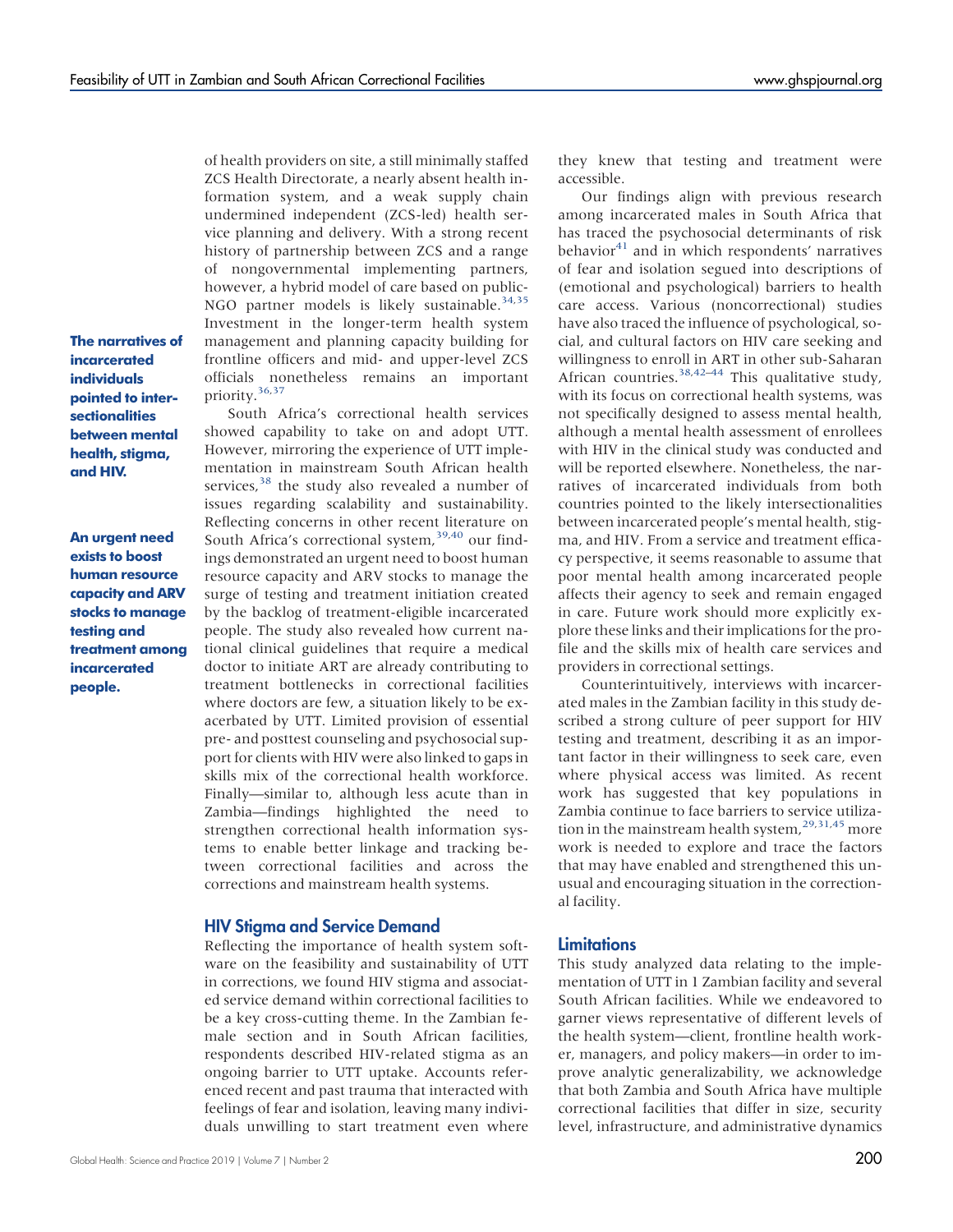from the study sites. Zambia and South Africa do not prevent noncitizens from accessing health services in corrections, so we did not interview participants to reflect on their ability to access UTT. However, we did not interview any confirmed noncitizen incarcerated persons in either country, and we acknowledge that their experience of correctional services and ability to access UTT within such settings may well be different from that of citizens. Because the larger study in which this qualitative work was nested focused on implementation of UTT, we also did not focus explicitly on other service or upstream gaps (e.g., mental health and/or criminal justice reform) future work in corrections should seek to include such gaps in these and similar settings. Further work to identify the synergies of such services or reform efforts for ensuring (among many outcomes) long-term sustainability of HIV-specific services will be important.

# **CONCLUSION**

Despite different institutional profiles, introduction of UTT was feasible in correctional health systems in both South Africa and Zambia. A supportive policy backdrop was important to UTT establishment in both countries. However, the prospects for longterm sustainability of UTT differed. South Africa's correctional facilities had existing systems to deliver and monitor chronic HIV care and treatment, forming a scaffolding for sustained UTT despite some human resources shortages and poorly integrated health information systems. Notwithstanding recent improvements, Zambia's correctional health system demonstrated insufficient material and technical capacity to independently deliver quality UTT. In the correctional facilities of both countries, population dynamics and their impact on HIV-related stigma were important factors in UTT service uptake.

Acknowledgments: We acknowledge the participation and contributions of incarcerated persons, correctional officials, and national policy makers in Zambia and South Africa, which made the TasP project and this study possible.

**Funding:** This research was funded through a grant from the DFID and SIDA-funded Evidence for HIV Prevention in Southern Africa (EHPSA) program: Grant Number: MMM/EHPSA/AURUM/05150013

Competing Interests: None declared.

# **REFERENCES**

- <span id="page-12-0"></span>1. Rubenstein LS, Amon JJ, McLemore M, et al. HIV, prisoners, and human rights. Lancet. 2016;388(10050):1202–1214. [CrossRef](https://doi.org/10.1016/S0140-6736(16)30663-8). [Medline](http://www.ncbi.nlm.nih.gov/pubmed/27427457)
- <span id="page-12-1"></span>2. Dolan K, Wirtz AL, Moazen B, et al. Global burden of HIV, viral hepatitis, and tuberculosis in prisoners and detainees. Lancet. 2016;388(10049):1089–1102. [CrossRef](https://doi.org/10.1016/S0140-6736(16)30466-4). [Medline](http://www.ncbi.nlm.nih.gov/pubmed/27427453)
- <span id="page-12-2"></span>3. Telisinghe L, Charalambous S, Topp SM, et al. HIV and tuberculosis in prisons in sub-Saharan Africa. Lancet. 2016;388(10050): 1215–1227. [CrossRef.](https://doi.org/10.1016/S0140-6736(16)30578-5) [Medline](http://www.ncbi.nlm.nih.gov/pubmed/27427448)
- <span id="page-12-3"></span>4. Herce ME, Muyoyeta M, Topp SM, Henostroza G, Reid SE. Coordinating the prevention, treatment, and care continuum for HIV-associated tuberculosis in prisons: a health systems strengthening approach. Curr Opin HIV AIDS. 2018;13(6):492–500. [Medline](http://www.ncbi.nlm.nih.gov/pubmed/30222608)
- <span id="page-12-4"></span>5. Hontelez JAC, Lurie MN, Bärnighausen T, et al. Elimination of HIV in South Africa through expanded access to antiretroviral therapy: a model comparison study. PLoS Med. 2013;10(10):e1001534. [CrossRef.](https://doi.org/10.1371/journal.pmed.1001534) [Medline](http://www.ncbi.nlm.nih.gov/pubmed/24167449)
- <span id="page-12-5"></span>6. Cohen MS, Chen YQ, McCauley M, et al; HPTN 052 Study Team. Prevention of HIV-1 infection with early antiretroviral therapy. N Engl J Med. 2011;365(6):493–505. [CrossRef.](https://doi.org/10.1056/NEJMoa1105243) [Medline](http://www.ncbi.nlm.nih.gov/pubmed/21767103)
- 7. Grinsztejn B, Hosseinipour MC, Ribaudo HJ, et al.; HPTN 052-ACTG Study Team. Effects of early versus delayed initiation of antiretroviral treatment on clinical outcomes of HIV-1 infection: results from the phase 3 HPTN 052 randomised controlled trial. Lancet Infect Dis. 2014;14(4):281–290. [CrossRef.](https://doi.org/10.1016/S1473-3099(13)70692-3) [Medline](http://www.ncbi.nlm.nih.gov/pubmed/24602844)
- <span id="page-12-6"></span>8. National Institutes of Health, US Department of Health and Human Services. Starting antiretroviral treatment early improves outcomes for HIV-infected individuals [news release]. [https://www.nih.gov/](https://www.nih.gov/news-events/news-releases/starting-antiretroviral-treatment-early-improves-outcomes-hiv-infected-individuals) [news-events/news-releases/starting-antiretroviral-treatment-early](https://www.nih.gov/news-events/news-releases/starting-antiretroviral-treatment-early-improves-outcomes-hiv-infected-individuals)[improves-outcomes-hiv-infected-individuals.](https://www.nih.gov/news-events/news-releases/starting-antiretroviral-treatment-early-improves-outcomes-hiv-infected-individuals) Published May 27, 2015. Accessed April 28, 2019.
- <span id="page-12-7"></span>9. Brown LB, Havlir DV, Ayieko J, et al.; SEARCH Collaboration. High levels of retention in care with streamlined care and universal test and treat in East Africa. AIDS. 2016;30(18):2855–2864. [CrossRef.](https://doi.org/10.1097/QAD.0000000000001250) **[Medline](http://www.ncbi.nlm.nih.gov/pubmed/27603290)**
- <span id="page-12-8"></span>10. World Health Organization (WHO). Guideline on When to Start Antiretroviral Therapy and on Pre-Exposure Prophylaxis for HIV. Geneva: WHO; 2015. [https://apps.who.int/iris/bitstream/](https://apps.who.int/iris/bitstream/handle/10665/186275/9789241509565_eng.pdf) [handle/10665/186275/9789241509565\\_eng.pdf.](https://apps.who.int/iris/bitstream/handle/10665/186275/9789241509565_eng.pdf) Accessed April 10, 2019.
- <span id="page-12-9"></span>11. Topp SM, Moonga CN, Luo N, et al. Mapping the Zambian prison health system: an analysis of key structural determinants. Glob Public Health. 2017;12(7):858–875. [CrossRef](https://doi.org/10.1080/17441692.2016.1202298). [Medline](http://www.ncbi.nlm.nih.gov/pubmed/27388512)
- <span id="page-12-10"></span>12. Institute of Criminal Policy Research (ICPR). World Prison Brief. London, United Kingdom: ICPR; 2018. [http://www.prisonstudies.](http://www.prisonstudies.org/) [org/.](http://www.prisonstudies.org/) Updated April 2019. Accessed April 28, 2019.
- <span id="page-12-11"></span>13. Republic of South Africa, Department of Correctional Services (DCS). Annual Report 2016-2017. Pretoria, South Africa: DCS; 2017.
- <span id="page-12-12"></span>14. Keehn EN, Nevin A. Health, human rights, and the transformation of punishment: South African litigation to address HIV and tuberculosis in prisons. Health Hum Rights. 2018;20(1):213–224. [Medline](http://www.ncbi.nlm.nih.gov/pubmed/30008564)
- <span id="page-12-13"></span>15. Sheikh K, Gilson L, Agyepong IA, Hanson K, Ssengooba F, Bennett S. Building the field of health policy and systems research: framing the questions. PLoS Med. 2011;8(8):e1001073. [CrossRef.](https://doi.org/10.1371/journal.pmed.1001073) [Medline](http://www.ncbi.nlm.nih.gov/pubmed/21857809)
- <span id="page-12-14"></span>16. Sheikh K, Ranson MK, Gilson L. Explorations on people centredness in health systems. Health Policy Plan. 2014;29(suppl 2):ii1–ii5. [CrossRef.](https://doi.org/10.1093/heapol/czu082) [Medline](http://www.ncbi.nlm.nih.gov/pubmed/25274634)
- <span id="page-12-15"></span>17. Proctor E, Silmere H, Raghavan R, et al. Outcomes for implementation research: conceptual distinctions, measurement challenges, and research agenda. Adm Policy Ment Health. 2011;38(2):65–76. [CrossRef.](https://doi.org/10.1007/s10488-010-0319-7) [Medline](http://www.ncbi.nlm.nih.gov/pubmed/20957426)
- <span id="page-12-16"></span>18. Gruen RL, Elliott JH, Nolan ML, et al. Sustainability science: an integrated approach for health-programme planning. Lancet. 2008; 372(9649):1579–1589. [CrossRef.](https://doi.org/10.1016/S0140-6736(08)61659-1) [Medline](http://www.ncbi.nlm.nih.gov/pubmed/18984192)
- <span id="page-12-17"></span>19. African Programme for Onchocerciasis Control (APOC); World Health Organization (WHO). Guidelines for conducting an evaluation of the sustainability of CDTI projects. APOC and WHO; 2004. [https://www.who.int/apoc/publications/guidelineseval](https://www.who.int/apoc/publications/guidelinesevalsustainabilitycorrectedversionsept04.pdf) [sustainabilitycorrectedversionsept04.pdf](https://www.who.int/apoc/publications/guidelinesevalsustainabilitycorrectedversionsept04.pdf). Accessed April 10, 2019.